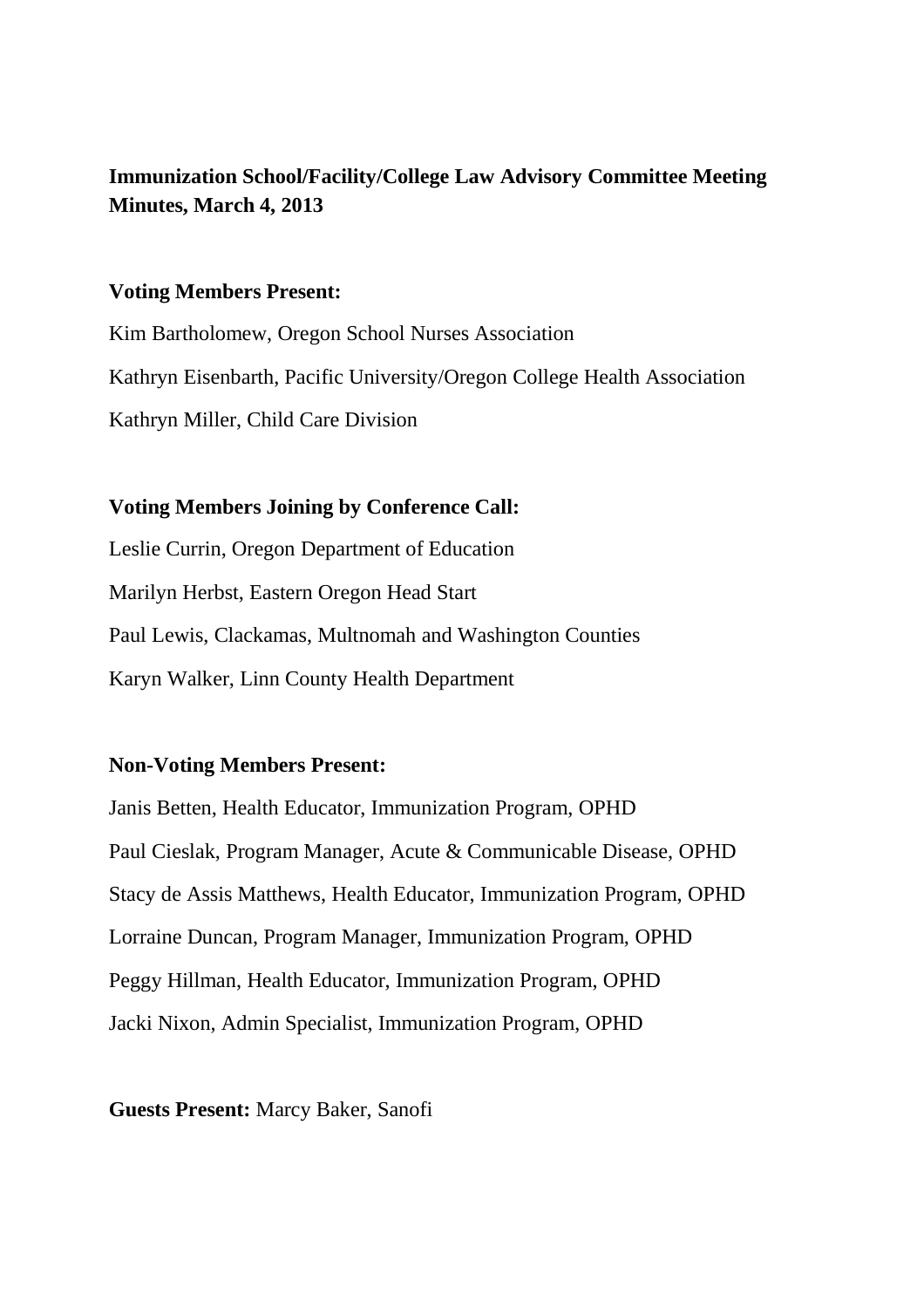Chairperson: Lorraine Duncan

Recorder: Jacki Nixon

**Minutes: Minutes from previous meeting were approved.** 

**Conflict of Interest: All members will sign at each meeting attended.** 

## **Legislative Update on SB 132 proposed by the Oregon Pediatric Society:**

Washington State enacted legislation requiring a health care provider's signature for a parent to claim a non-medical exemption. The first year of implementation, the exemption rate dropped about 25%. One option under the proposed legislation in Oregon would be similar to Washington's requirement to get a health care provider's signature. The other option in Oregon under the proposed legislation would be to provide documentation of watching an interactive educational video about vaccine safety. Copies of SB 132 as introduced and with the "gut and stuff" changes from Legislative Councel (SB 132-1) were provided. One additional document was provided with current proposed changes from the Oregon Pediatric Society.

### **Ideas for an online vaccine educational video, and other formats:**

An idea for the format of the online video was explained, with an overview of common immunization questions and answers that all parents claiming an exemption would watch, and short segments for each individual vaccine that parents would need to watch for those vaccines for which they were claiming an exemption. Clips from the Oregon Immunization Program's vaccine management training were shared as an example of making an online video interactive. Comments included that this interactivity made the video an easy way to learn, and that the segments covering individual vaccines were a good idea. Other considerations that committee members mentioned included making the video available in multiple languages, focusing on the content of the video instead of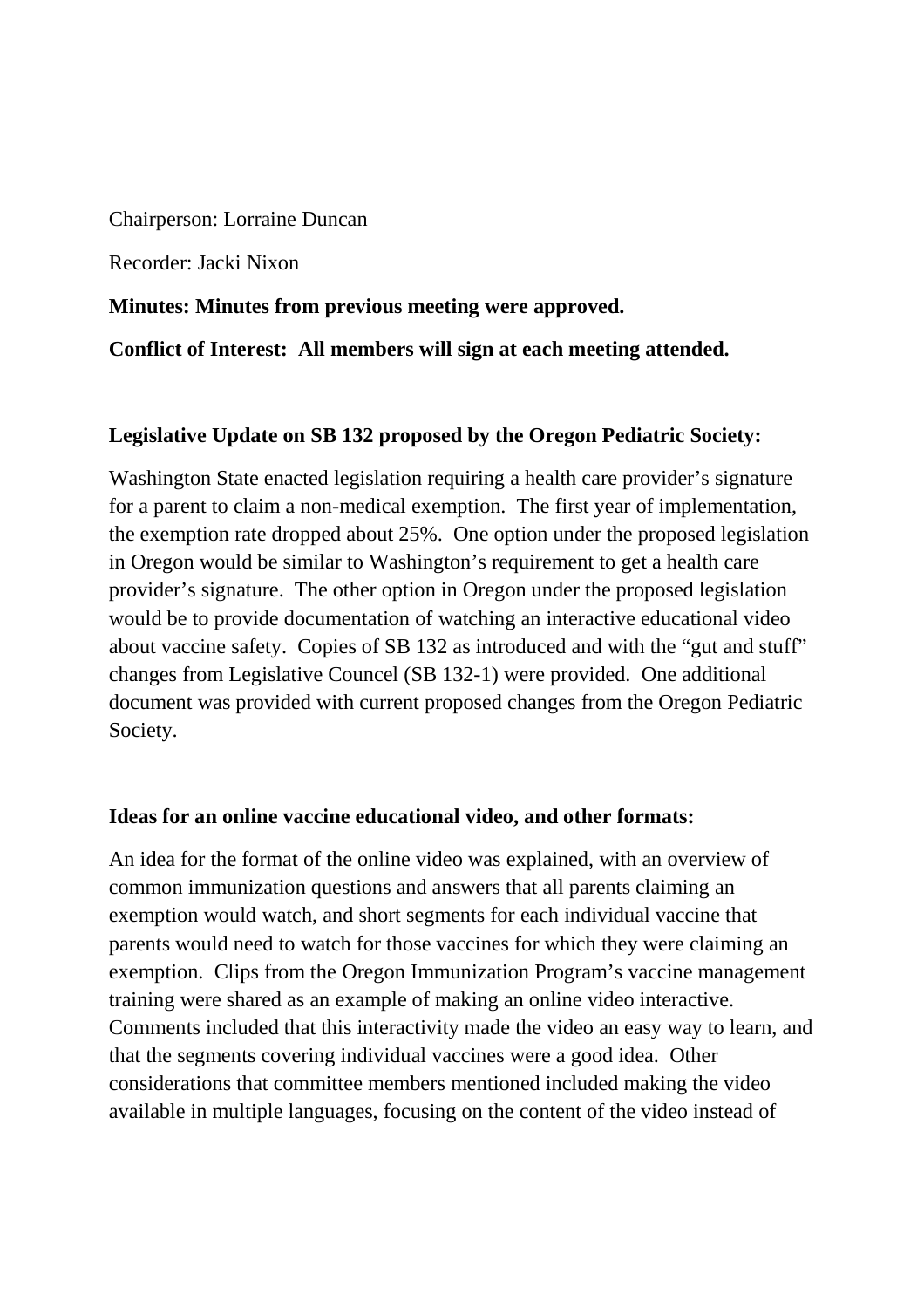making it fancy, looking into what educational methods are most effective, making sure it can be completed on a Mac, having alternate formats available on DVD, phone, etc, and making a certificate in a format that parents could email to the school or to themselves for printing at a later time.

# **New ALERT IIS school reporting system update and discussion:**

An integrated school reporting system in ALERT IIS is being considered as a long range plan for the future. Instead of having approximately 13 different assessment systems through school computer systems, assessment/tracking/reporting would be done through ALERT IIS. This could save data entry time for schools if student records were automatically populated from ALERT data, and schools only had to enter any additional data that they had. Advisory committee members were favorable to this idea.

### **Proposal to change rule that allows Varicella vaccine only after March 1995:**

FDA approved the use of varicella vaccine in March, 1995. If a student's record has documentation of varicella vaccine administered prior to March 1995, this date is currently "insufficient" as it was before the licensure date of varicella vaccine in the U.S. Varicella vaccine was given in some countries prior to 1995. Seniors in high school were generally born in 1994-1995. This requirement no longer serves the purpose of flagging invalid dates of vaccines or vaccine dates that should be a history of disease. The committee agreed to recommend removing the varicella vaccine licensure date provision from the rules.

# **Proposal to move the acceptable age for Tdap vaccine for the 7th grade requirement from 10 years of age to 7 years of age:**

Tdap is required for 7th grade students if it has been five or more years since last DTaP or Td dose. ACIP recommends off label use of Tdap vaccine for children 7- 9 years of age with an incomplete DTaP series, and booster dose of Td 10 years later. Oregon's school law is currently in conflict with clinical recommendations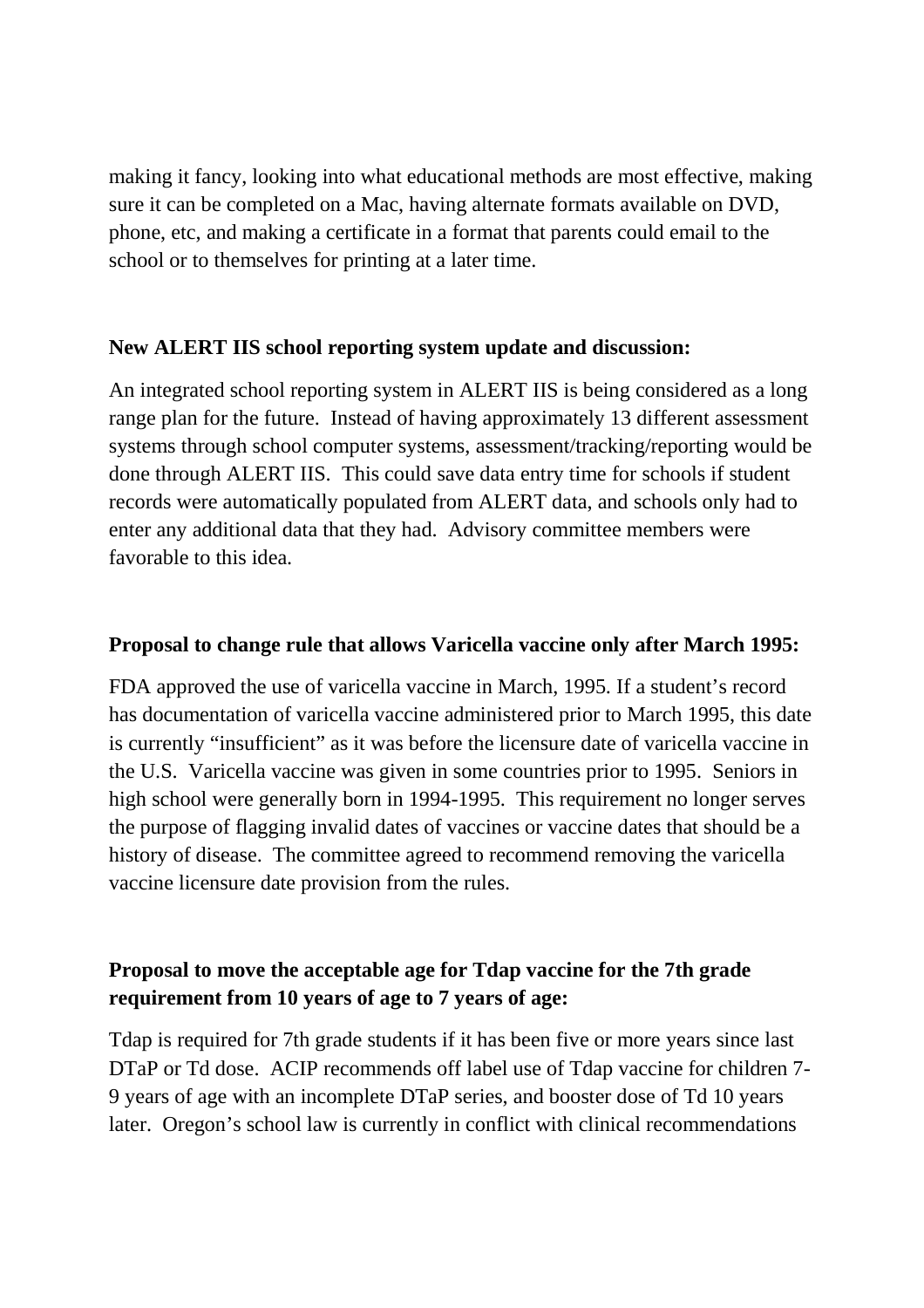in this instance. Schools are being directed to individually mark student records as a "medical exemption" if they have a dose of Tdap at 7-9 years of age when they become incomplete for Tdap 5 years later. The drawback to accepting Tdap at 7-9 years of age is that school computer systems cannot distinguish between Td and Tdap, so a change would mean also accepting a dose of Td at 7-9 years as fulfilling the Tdap requirement. The committee asked what the number of children receiving Td and no Tdap at 7-9 years of age is; the Immunization Program will look into this. The committee agreed to recommend that the Tdap acceptable age be moved to 7 years.

# **Proposal to Change Rules to Require Month/Day/Year for Immunization Dates:**

Thirty years ago, school computer tracking systems could only accommodate month and year dates for vaccine histories, therefore, the school law was written to require only month and year dates. ALERT IIS and other electronic medical systems record and track immunization dates by the complete date the dose was administered, and most school computer systems now allow for month/day/year recording, assessing and reporting. The last two computer systems using month/year will convert to month/day/year this year. The committee agreed to recommend moving the school record standard to month/day/year.

### **Online Schools:**

The challenges and opportunities on the current significant expansion of online schools were discussed. Considerations included the range of student involvement in such programs ranging from attending the school online only, utilization of online courses for credit recovery in the school itself, field trips sponsored by the online school a few times a year to students that are home schooled but meet daily at a local location such as the Beaverton program.

Discussion included the purpose of the school immunization laws, protecting the community, when do such programs represent a potential weakness in ensuring community immunity and the higher rate of exemptions at online schools. The